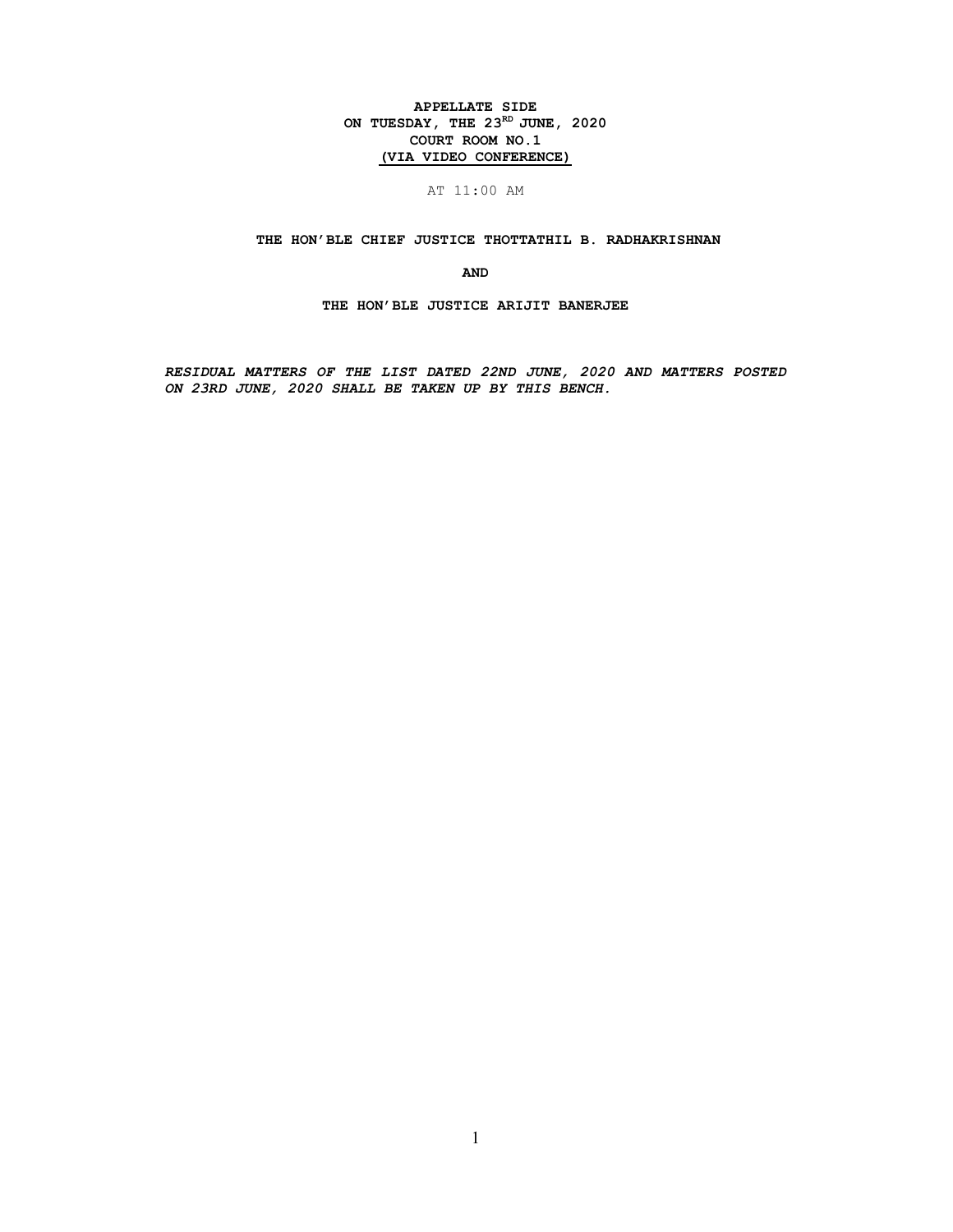#### APPELLATE SIDE ON TUESDAY, THE  $23^{RD}$  JUNE, 2020 COURT ROOM NO.16 (VIA VIDEO CONFERENCE)

## AT 11:00 AM

## THE HON'BLE JUSTICE SANJIB BANERJEE

## AND

## THE HON'BLE JUSTICE ANIRUDDHA ROY

## NOTE : MATTERS WILL BE TAKEN UP THROUGH PHYSICAL HEARING ONLY WHEN BOTH THE PARTIES HAVE CONSENTED TO.

#### APPLICATION FOR BAIL --------------------

|    | 1. CRM 4120/2020 SUBRATA BAISHAMALI @ SANU BAISHAMALI Vs<br>STATE OF WEST BENGAL                               | JAKIR HOSSAIN           |
|----|----------------------------------------------------------------------------------------------------------------|-------------------------|
|    | 2. CRM 4131/2020 UPESH MANGER@UPESH MANGAR Vs<br>CRAN 2338/2020 STATE OF WEST BENGAL                           | ARNAB SAHA              |
| 3. | CRM 4167/2020 ANIMESH MONDAL Vs<br>ATIS KR. BISWAS<br>STATE OF WEST BENGAL                                     |                         |
| 4. | CRM 4174/2020 RAJESH NAYEK & ORS Vs ANGSHUMAN CHAKRABORTY<br>CRAN 2368/2020 STATE OF WEST BENGAL               |                         |
|    | 5. CRM 4471/2020 SUMON PRAMANIK @ CHAYAN PRAMANIK Vs<br>STATE OF WEST BENGAL SANDIP KUMAR BHATTACHARYYA        |                         |
|    | 6. CRM 4308/2020 SUDHANGSHU SEKHAR SARKAR Vs<br>STATE OF WEST BENGAL                                           | SONALI DAS              |
|    | 7. CRM 4313/2020 SK AKHTAR HOSSAIN Vs<br>CRAN 2495/2020 STATE OF WEST BENGAL                                   | SUSNIGDHO BHATTACHARYYA |
| 8. | CRM 4314/2020 ALAMGIR GAZI & ANR Vs<br>CRAN 2496/2020 STATE OF WEST BENGAL                                     | NIRUPAM DHALI           |
| 9. | CRAN 2497/2020 STATE OF WEST BENGAL                                                                            |                         |
|    | 10. CRM 4320/2020 MANOJ KUMAR SINGH Vs<br>CRAN 2506/2020 STATE OF WEST BENGAL & ANR                            | ANWASHA HALDER          |
|    | 11. CRM 4321/2020 RAJNATH AMIN @ RAJNATH AMIN OJHA Vs MILANJAN ADHIKARY<br>CRAN 2499/2020 STATE OF WEST BENGAL |                         |
|    | 12. CRM 4323/2020 TARAK ROUTH Vs<br>CRAN 2500/2020 STATE OF WEST BENGAL                                        | GOBINDA CHANDRA BAIDYA  |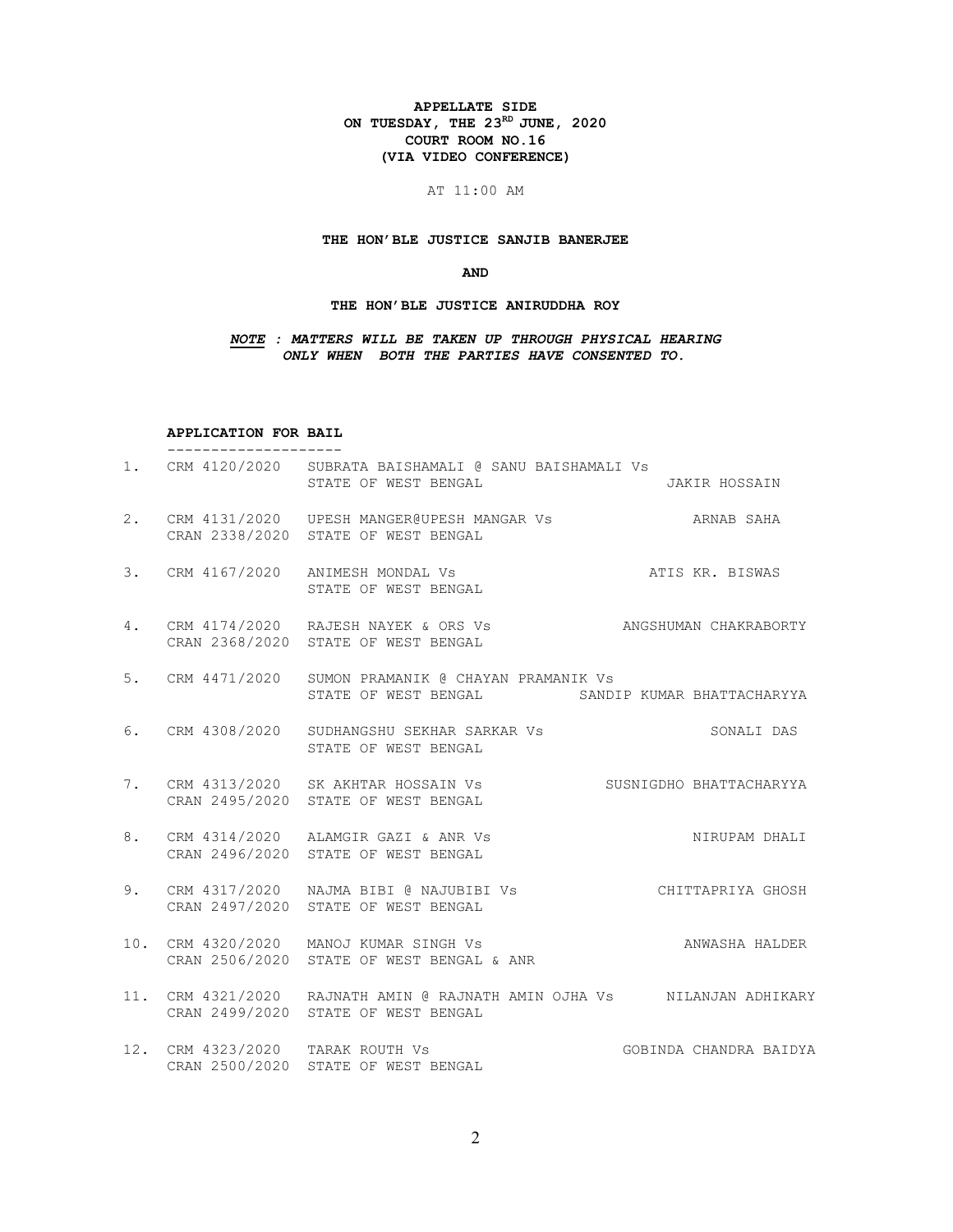- 13. CRM 4325/2020 BULBUL SK @ BULBUL Vs SONALI DAS CRAN 2502/2020 STATE OF WEST BENGAL
- 14. CRM 4326/2020 SADEK SK. Vs DIPTANGSHU BASU CRAN 2503/2020 STATE OF WEST BENGAL
- 15. CRM 4334/2020 AYUB KHAN @ MD. AYUB KHAN@ LADDAN Vs AVIK GHATAK CRAN 2508/2020 STATE OF WEST BENGAL
- 16. CRM 4335/2020 ANJALI KARMAKAR & ORS Vs BUSHRA KHATOON CRAN 2510/2020 STATE OF WEST BENGAL
- 17. CRM 4336/2020 NABISUDDIN SK Vs D. N BANDYOPADHYAY CRAN 2509/2020 STATE OF WEST BENGAL
- 18. CRM 4337/2020 SK. HAFIJUL RAHAMAN @ MINTU Vs SK TOSLIM ALI STATE OF WEST BENGAL
- 19. CRM 4338/2020 RAKESH TARAFDER Vs DEBABRATA CHATTERJEE CRAN 2511/2020 STATE OF WEST BENGAL
- 20. CRM 4339/2020 MOHAMMAD MAJID Vs STEVEN SOURADEEP BISWAS CRAN 2515/2020 STATE OF WEST BENGAL
- 21. CRM 4586/2020 IYAD ALI Vs SUMIT ROUTH CRAN 2728/2020 STATE OF WEST BENGAL & ORS.

#### APPLICATION FOR ANTICIPATORY BAIL ---------------------------------

- 22. CRM 3979/2020 MAHAIMEN SEKH @ MAHASIN SK & ORS Vs ARNAB CHATTERJEE CRAN 2204/2020 STATE OF WEST BENGAL
- 23. CRM 3749/2020 ARUN GHOSH Vs ARINDAM ROY STATE OF WEST BENGAL
- 24. CRM 4175/2020 NURUL ISLAM Vs AVINABA PATRA CRAN 2369/2020 STATE OF WEST BENGAL
- 25. CRM 4292/2020 RAJA GHOSAL Vs KARABI ROY CRAN 2475/2020 STATE OF WEST BENGAL
- 26. CRM 4293/2020 NUR ALAM HOSSAIN Vs ANINDYA GHOSH CRAN 2478/2020 STATE OF WEST BENGAL
- 27. CRM 4296/2020 PALLABI SAWOO & ANR Vs DEBAPRIYA SAMANTA CRAN 2480/2020 STATE OF WEST BENGAL
- 28. CRM 4300/2020 TRAILAKSHYA ROY Vs ANINDYA GHOSH CRAN 2485/2020 STATE OF WEST BENGAL
- 29. CRM 4302/2020 MALANCHA BARMAN & ORS Vs ANINDYA GHOSH CRAN 2487/2020 STATE OF WEST BENGAL
- 30. CRM 4307/2020 SAMAD MONDAL @ CHHAMAD MONDAL Vs AMANUL ISLAM STATE OF WEST BENGAL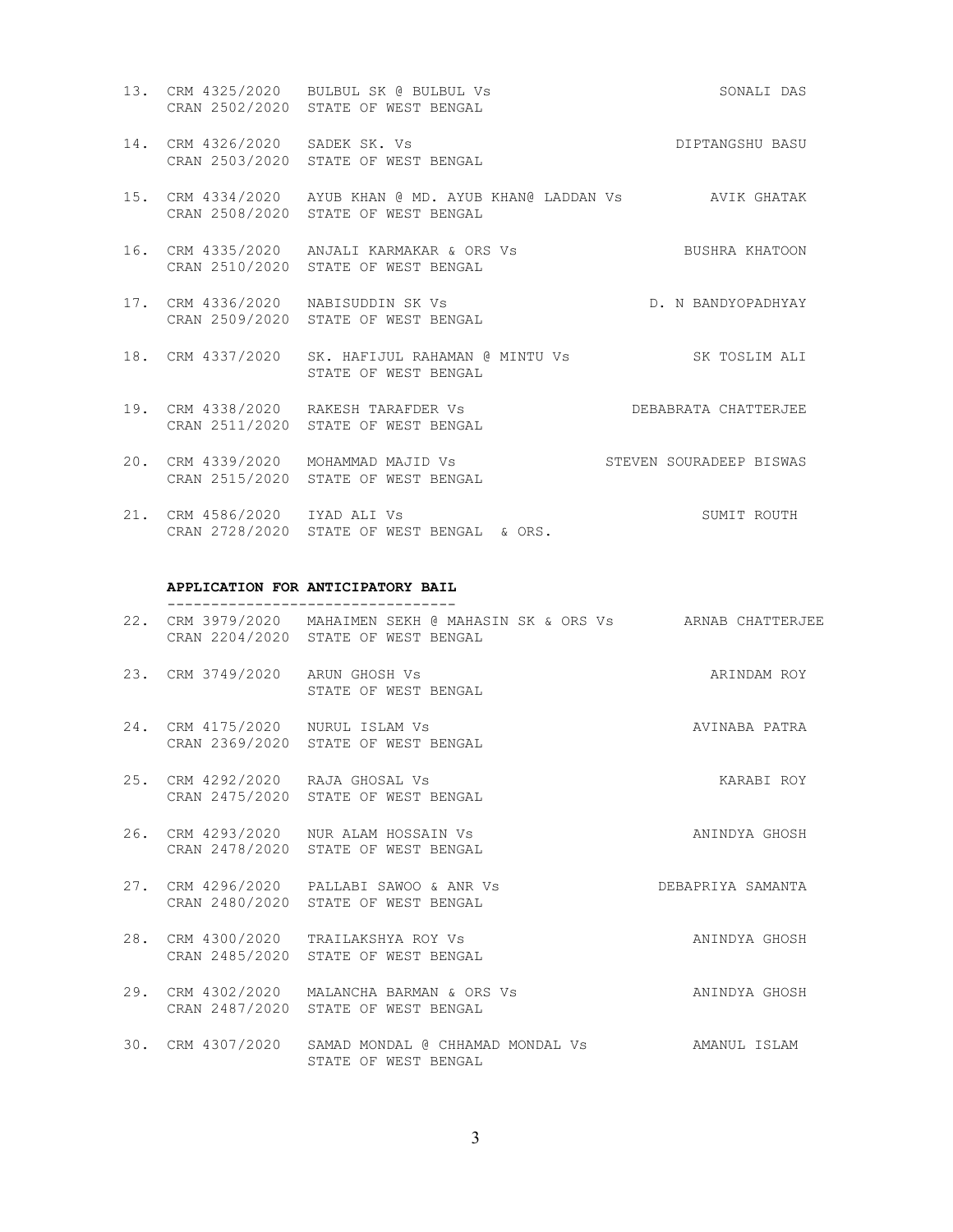- 31. CRM 4309/2020 JAYDEV PATRA @ JOYDEB PATRA & ANR Vs RAVI RANJAN KUMAR STATE OF WEST BENGAL
- 32. CRM 4310/2020 SOURAJYOTI BANERJEE & ANR Vs **AMANUL ISLAM** STATE OF WEST BENGAL
- 33. CRM 4311/2020 SOUMADEEP GUHA Vs DHANAHJAY BANERJEE CRAN 2494/2020 STATE OF WEST BENGAL
- 34. CRM 4312/2020 ANSAR ALI@ SARGEN SK Vs SWETA GANDHI (MURGAI) STATE OF WEST BENGAL
- 35. CRM 4357/2020 MILON BAYEN & ORS Vs PROSENJIT MUKHERJEE STATE OF WEST BENGAL

#### APPLICATION -----------

- 36. CRM 3088/2020 SANAT KUMAR BAIDYA Vs SANDIP MONDAL CRAN 2137/2020 STATE OF WEST BENGAL CRAN 2138/2020 CRAN 1479/2020
- 37. CRAN 2261/2020 ALIT HOSSAIN Vs WITH STATE OF WEST BENGAL CRM 3436/2020
- 38. CRAN 2486/2020 RUNA BIBI Vs WITH STATE OF WEST BENGAL CRM 3128/2020
- 39. CRM 3231/2020 TAJUDDIN SK & ANR Vs MAIDUL ISLAM KAYAL CRAN 2163/2020 STATE OF WEST BENGAL CRAN 2166/2020

#### APPLICATION (ASSIGNED MATTERS) -----------------------------

40. MAT 442/2020 SHARAD KUMAR SINGH Vs VIKASH SINGH CAN 3086/2020 STATE OF WEST BENGAL & ORS. CAN 3087/2020 WITH CAN 3114/2020 WP 5390W/2020 WP 5412W/2020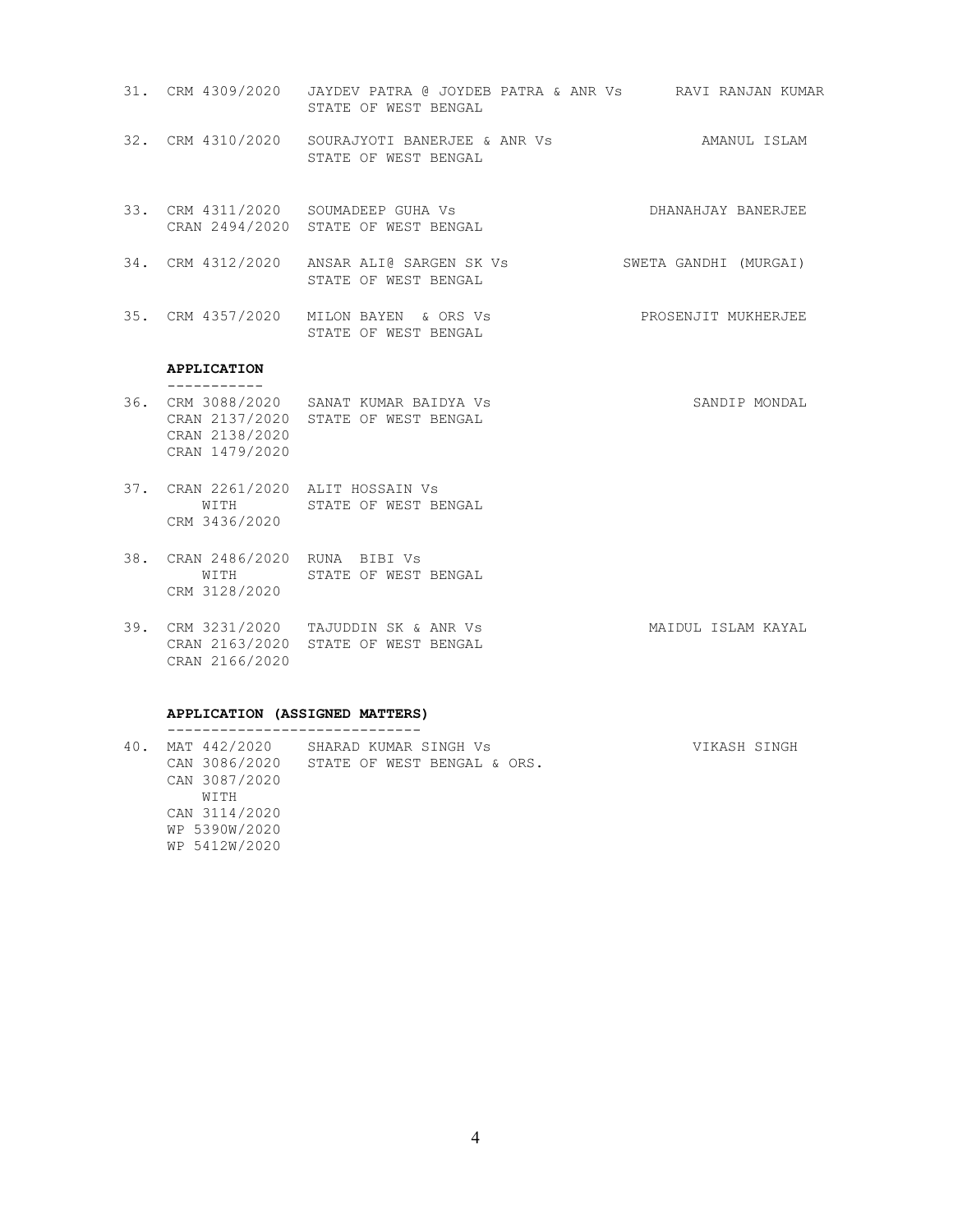#### APPELLATE SIDE ON TUESDAY, THE  $23^{RD}$  JUNE, 2020 COURT ROOM NO.11

AT 11:00 AM

THE HON'BLE JUSTICE SAMAPTI CHATTERJEE

#### AND

#### THE HON'BLE JUSTICE HIRANMAY BHATTACHARYYA

## NOTE : MATTERS WILL BE TAKEN UP THROUGH PHYSICAL HEARING ONLY WHEN BOTH THE PARTIES HAVE CONSENTED TO.

## APPLICATION

-----------

1. FA 124/2016 ANAMIKA BOSE NEE NASKAR Vs PRPTI BARNWAL CAN 3295/2020 RANA BOSE @ BHOLA BOSE

#### TRIBUNAL APPLICATION

--------------------

2. WP.ST 60/2020 DR. NEPAL SHOW Vs **RAJARSHI HALDER** CAN 3253/2020 STATE OF WEST BENGAL & ORS.

## FOR HEARING

-----------

3. MAT 449/2020 DR. SANTANU TATHAGATA PAL Vs RAJARSHI HALDER CAN 3227/2020 STATE OF WEST BENGAL & ORS. CAN 3228/2020 CAN 3229/2020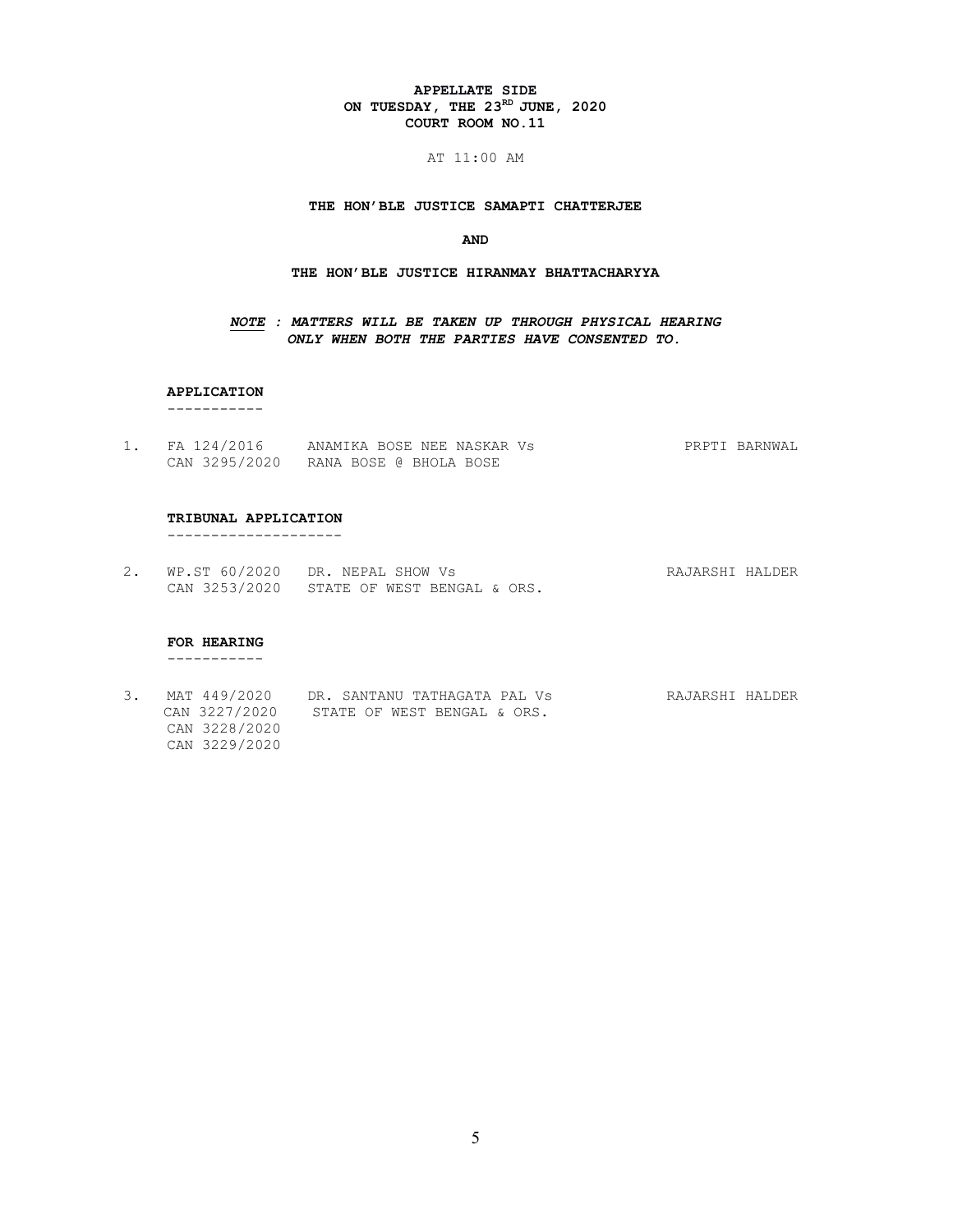## APPELLATE SIDE ON TUESDAY, THE  $23^{RD}$  JUNE, 2020 COURT ROOM NO.11

## AT 1:15 PM

## THE HON'BLE JUSTICE SAMAPTI CHATTERJEE

# AND

# THE HON'BLE JUSTICE MANOJIT MANDAL

# NOTE : MATTERS WILL BE TAKEN UP THROUGH PHYSICAL HEARING ONLY WHEN BOTH THE PARTIES HAVE CONSENTED TO.

#### FOR JUDGMENT

| 1. | CRA 807/2005 | BISWANATH DAS Vs | AMARJIT DE                 |
|----|--------------|------------------|----------------------------|
|    |              | STATE            | A. GANGULY                 |
|    |              |                  | AVIK GHATAK FOR STATE      |
| 2. | CRA 56/2006  | JOYSEN PANDEY Vs | APALAK BASU                |
|    |              | STATE            | RUDRADIPTA NANDY           |
|    |              |                  | ARUN KUMAR MAITY FOR STATE |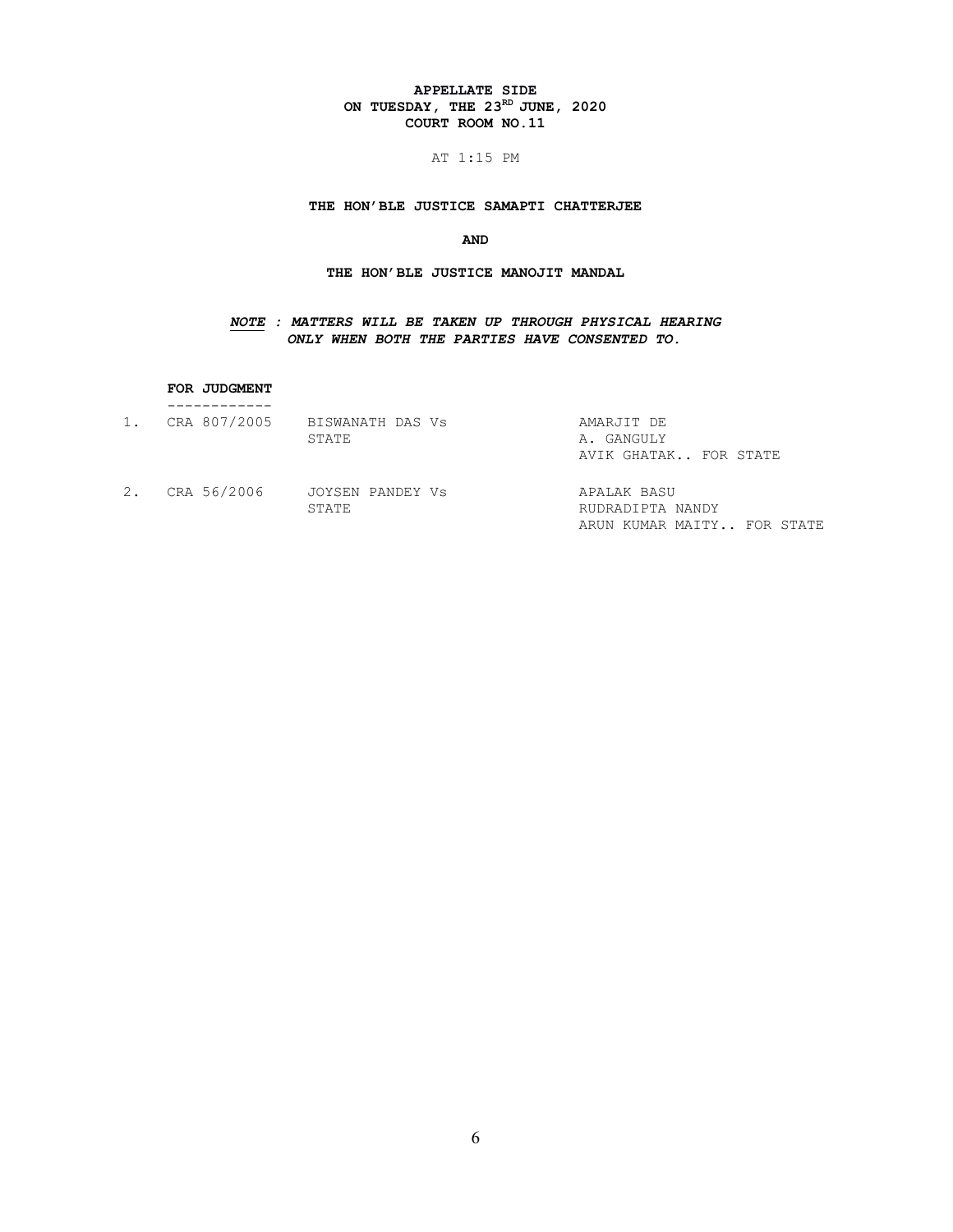#### APPELLATE SIDE ON TUESDAY, THE  $23^{RD}$  JUNE, 2020 COURT ROOM NO.8 (VIA VIDEO CONFERENCE)

#### AT 11:00 AM

#### THE HON'BLE JUSTICE SAHIDULLAH MUNSHI

#### AND

#### THE HON'BLE JUSTICE JAY SENGUPTA

#### NOTE : MATTERS WILL BE TAKEN UP THROUGH PHYSICAL HEARING ONLY WHEN BOTH THE PARTIES HAVE CONSENTED TO.

APPLICATION FOR BAIL

--------------------

1. CRM 4340/2020 DILIP MOHANTA Vs BUSHRA KHATOON CRAN 2513/2020 STATE OF WEST BENGAL 2. CRM 4341/2020 SUVAN ALI Vs **KUSHAL PAUL**  STATE OF WEST BENGAL 3. CRM 4342/2020 SK. MOHAMMAD SOYAB @ PAPPU Vs JAGANNATH GANGULY CRAN 2516/2020 STATE OF WEST BENGAL 4. CRM 4343/2020 TOHIDUL ISLAM Vs D N BADYOPADHYAY CRAN 2512/2020 STATE OF WEST BENGAL 5. CRM 4346/2020 MANOJ SOREN Vs BUSHRA KHATOON CRAN 2518/2020 STATE OF WEST BENGAL 6. CRM 4347/2020 RAJA ROY SINGHA Vs ANINDYA GHOSH CRAN 2517/2020 STATE OF WEST BENGAL 7. CRM 4348/2020 SANJAY GAYEN Vs 300 SEENIA RUDRA STATE OF WEST BENGAL 8. CRM 4349/2020 MANTU HAZRA Vs SUVANKAR DAS CRAN 2519/2020 STATE OF WEST BENGAL 9. CRM 4351/2020 ARIFUL MONDAL Vs **BUSHRA KHATOON**  CRAN 2520/2020 STATE OF WEST BENGAL 10. CRM 4353/2020 MANOJIT CHOUDHURY Vs KALIPADA DAS CRAN 2522/2020 STATE OF WEST BENGAL 11. CRM 4354/2020 SAHEB ALAM @ SOHEB ALAM @ MD CHAND Vs DEV KUMAR SHARMA CRAN 2523/2020 STATE OF WEST BENGAL 12. CRM 4359/2020 SUBHAS ROY Vs BUSHRA KHATOON CRAN 2528/2020 STATE OF WEST BENGAL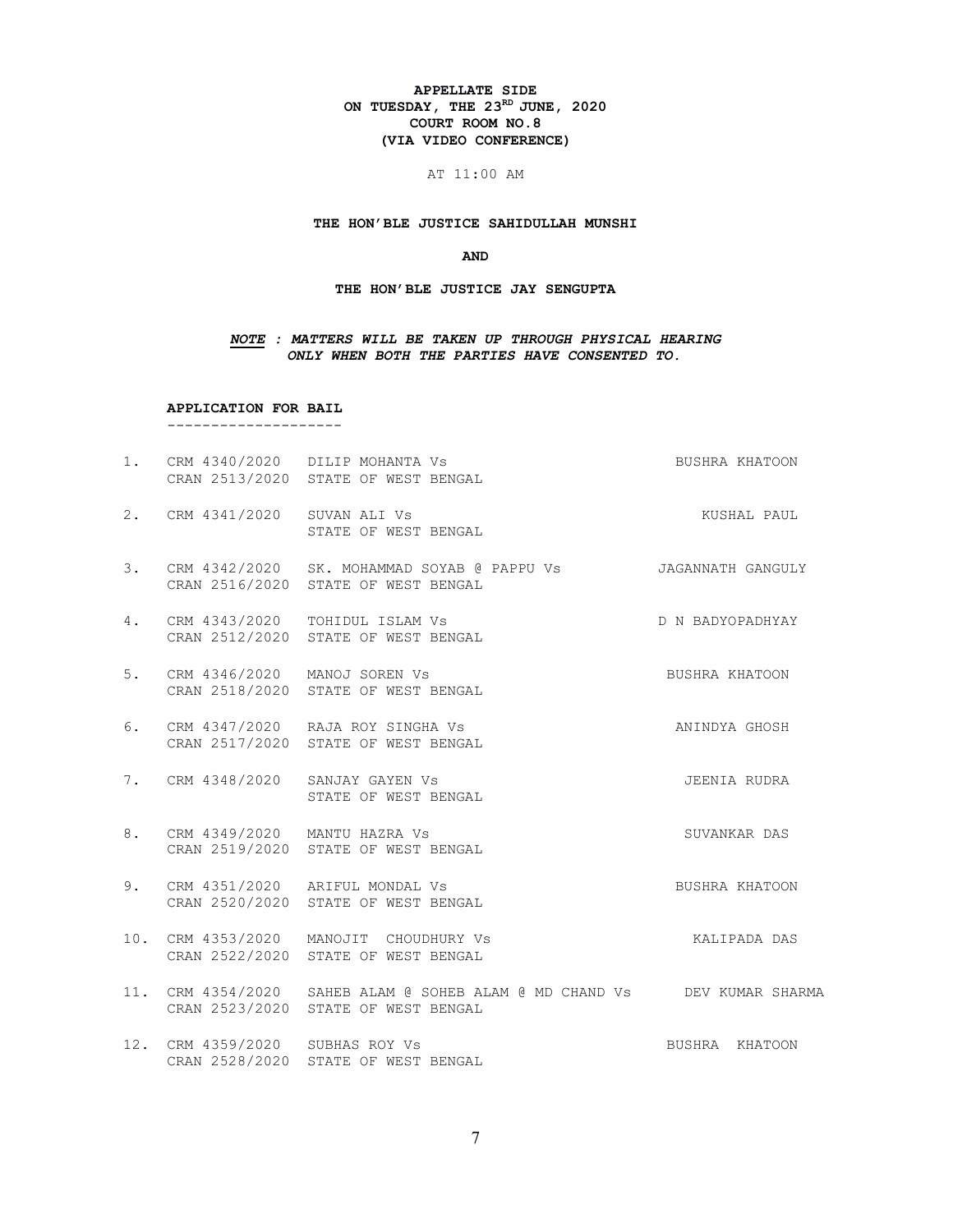- 13. CRM 4360/2020 MAJID MONDAL @ SK Vs AMANUL ISLAM CRAN 2529/2020 STATE OF WEST BENGAL 14. CRM 4363/2020 BAPAN GHOSH & ORS. Vs ARINDAM ROY STATE OF WEST BENGAL 15. CRM 4367/2020 MOINUL MOLLA Vs MRIYUNJOY CHATTERJEE CRAN 2534/2020 STATE OF WEST BENGAL 16. CRM 4369/2020 PADMA BHAKAT & ANR Vs SARYATI DATTA CRAN 2536/2020 STATE OF WEST BENGAL
- 17. CRM 4376/2020 THE STATE OF WB Vs MD. ANOWAR HOSSAIN CRAN 2543/2020 SONU SINGH & ANR.
- 18. CRM 4377/2020 PRAVIN KHATUN @ NASIMA BIBI Vs ARINDAM ROY STATE OF WEST BENGAL
- 19. CRM 3264/2020 BIKASH ROY & ORS Vs 300 STEENIA RUDRA CRAN 2547/2020 STATE OF WEST BENGAL
- 20. CRM 4379/2020 LAXMAN BISWAS Vs SACHIT TALUKDAR CRAN 2544/2020 STATE OF WEST BENGAL
- 21. CRM 4380/2020 MD. ABDUL HALIM & ORS. Vs KUSHAL KR. MUKHERJEE CRAN 2546/2020 STATE OF WEST BENGAL
- 22. CRM 4382/2020 DIPAK SARDAR & ANR Vs JEENIA RUDRA STATE OF WEST BENGAL
- 23. CRM 4383/2020 BIKASH HAJRA Vs ARINDAM ROY STATE OF WEST BENGAL
- 24. CRM 4384/2020 MD NAZIMUL KABIR Vs PALASH MUKHERJEE STATE OF WEST BENGAL
- 25. CRM 8020/2019 MUNSHI ASPIRAR & ORS Vs SYED MUNSHI ALAM CRAN 2545/2020 STATE OF WEST BENGAL

#### APPLICATION FOR ANTICIPATORY BAIL

---------------------------------

- 26. CRM 4315/2020 BITHIKA MONDAL & ORS Vs AMANUL ISLAM STATE OF WEST BENGAL
- 27. CRM 4316/2020 SUNIL KUMAR KESHRI Vs NIBEDITA PAL CRAN 2493/2020 STATE OF WEST BENGAL
- 28. CRM 4318/2020 BIBEK DAS & ORS Vs AMANUL ISLAM STATE OF WEST BENGAL
- 29. CRM 4319/2020 UTPAL DAS & ORS Vs KALIPADA DAS CRAN 2498/2020 STATE OF WEST BENGAL
- 30. CRM 4322/2020 RAJESH SINGH @ GUDDU SINGH @ RAJESH KUMAR SINGH & ORS Vs SUBHABRATA BANDYOPADHYAY STATE OF WEST BENGAL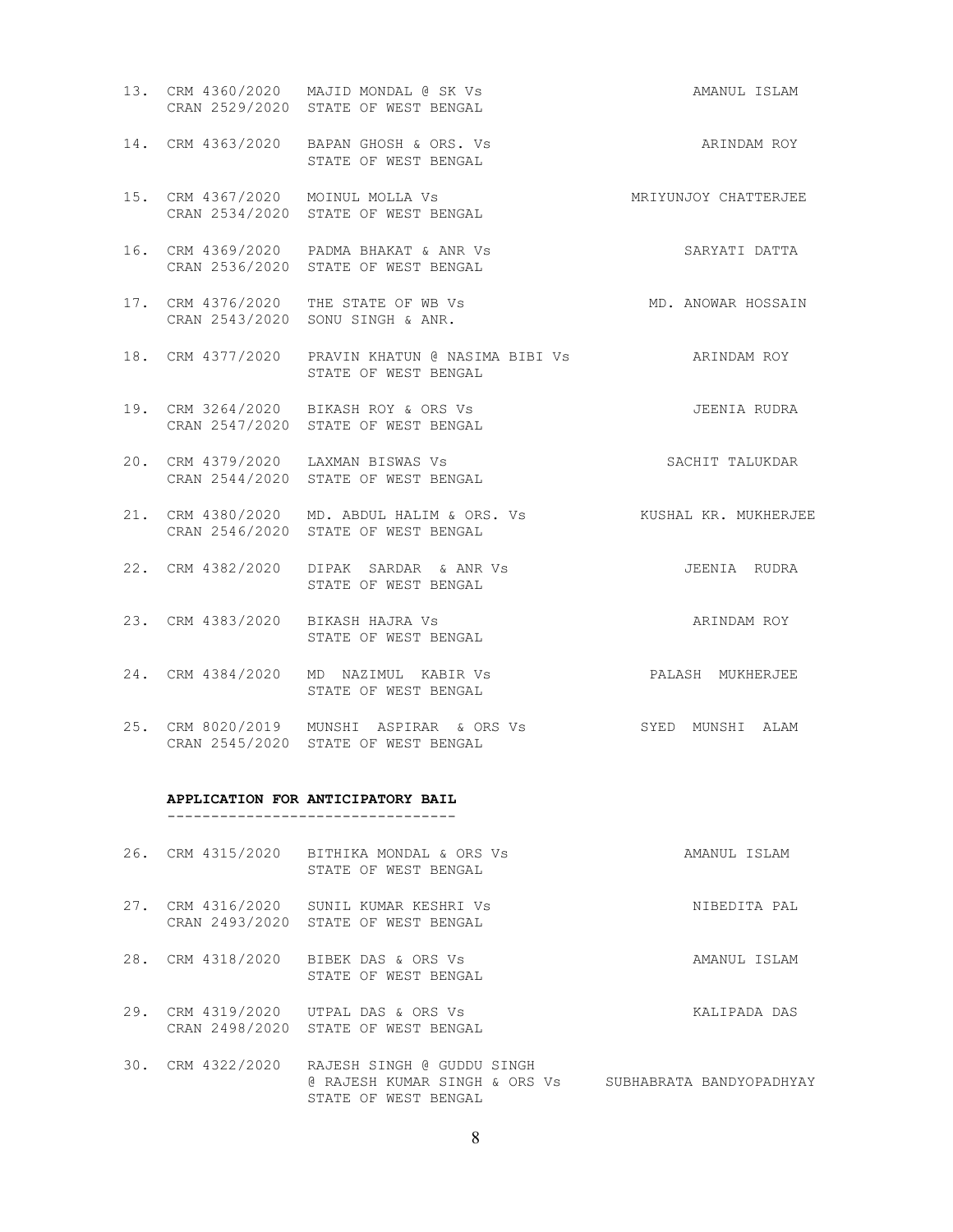|                                  | 31. CRM 4324/2020 BALIRAJ DEY & ANR Vs<br>CRAN 2501/2020 STATE OF WEST BENGAL         | ARNAB CHATTERJEE |
|----------------------------------|---------------------------------------------------------------------------------------|------------------|
|                                  | 32. CRM 4327/2020 LAXMI SARKAR MAJUMDAR & ORS Vs AMANUL ISLAM<br>STATE OF WEST BENGAL |                  |
| 33. CRM 4328/2020 ARNAB GHOSH Vs | STATE OF WEST BENGAL                                                                  | RANJIT SINGH     |
| 34. CRM 4329/2020 SEKH TAGAR Vs  | CRAN 2504/2020 STATE OF WEST BENGAL                                                   | AMEENA KABIR     |
|                                  | 35. CRM 4330/2020 SK. SAMIR & ORS Vs<br>CRAN 2505/2020 STATE OF WEST BENGAL           | AMRIN KHATOON    |
|                                  | 36. CRM 4331/2020 GOLAM AJAM BISWAS @ HUMAYUN BISWAS & ORS Vs<br>STATE OF WEST BENGAL | AMANUL ISLAM     |
|                                  | 37. CRM 4332/2020 SAMIRAN TALUKDAR & ORS Vs<br>STATE OF WEST BENGAL                   | AMANUL ISLAM     |
| 38. CRM 4333/2020 SUKHI BIBI Vs  | CRAN 2507/2020 STATE OF WEST BENGAL                                                   | JAKIR HOSSAIN    |
|                                  | 39. CRM 4344/2020 KRISHNA DAS & ORS. Vs<br>CRAN 2514/2020 STATE OF WEST BENGAL        | ANINDYA GHOSH    |
|                                  | 40. CRM 4345/2020 RAJAT SINHA ROY Vs<br>STATE OF WEST BENGAL                          | SUPRATICK SYAMAL |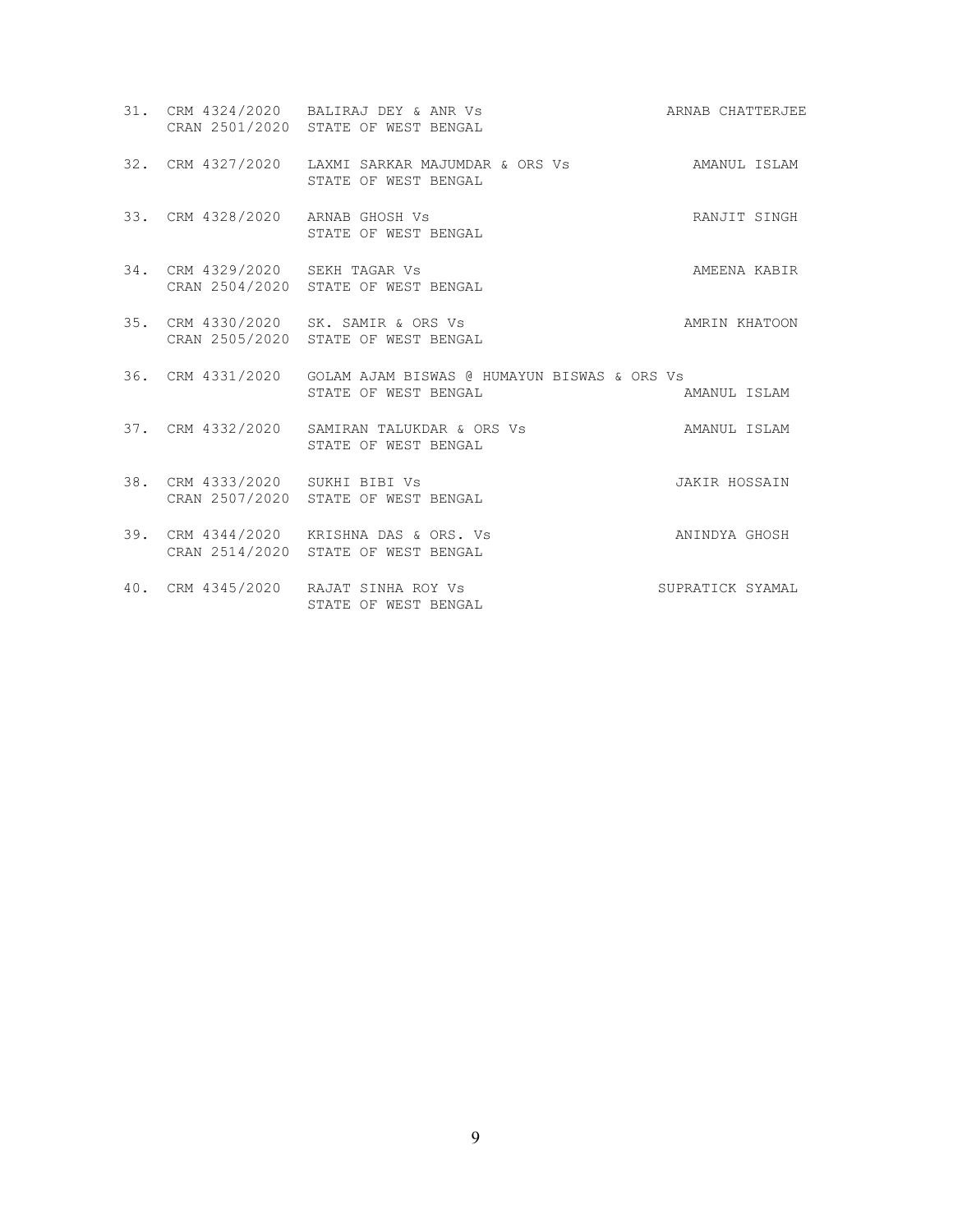## APPELLATE SIDE ON TUESDAY, THE  $23^{RD}$  JUNE, 2020 COURT ROOM NO.8 (VIA VIDEO CONFERENCE)

(BEFORE THE REGULAR DIVISION BENCH FIXED AT 11.00 AM)

THE HON'BLE JUSTICE SAHIDULLAH MUNSHI

AND

THE HON'BLE JUSTICE MD. NIZAMUDDIN

## NOTE : MATTERS WILL BE TAKEN UP THROUGH PHYSICAL HEARING ONLY WHEN BOTH THE PARTIES HAVE CONSENTED TO.

 FOR JUDGMENT ------------

- 1. CRA 342/2010 SUDEB DOLUI & ANR Vs ANUP KUMAR SAMANTA STATE OF WEST BENGAL
- 2. CRA 602/2014 SHYAMAL GHOSH Vs BAISALI GHOSAL STATE OF WEST BENGAL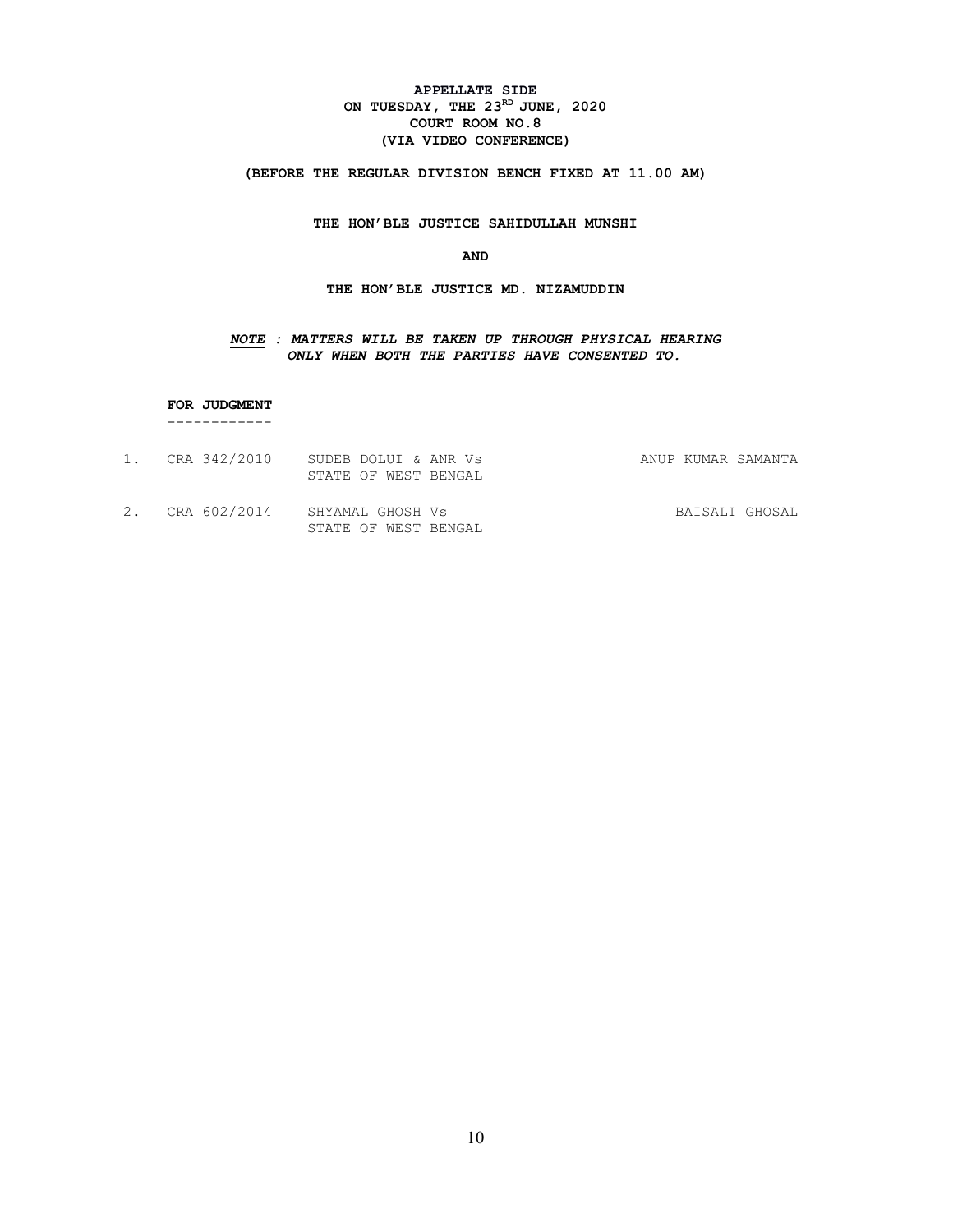#### ORIGINAL SIDE ON TUESDAY, THE  $23^{RD}$  JUNE, 2020 COURT ROOM NO.8 (VIA VIDEO CONFERENCE)

#### (AFTER DIVISION BENCH)

#### THE HON'BLE JUSTICE SAHIDULLAH MUNSHI

## NOTE : MATTERS WILL BE TAKEN UP THROUGH PHYSICAL HEARING ONLY WHEN BOTH THE PARTIES HAVE CONSENTED TO.

#### NEW APPLICATIONS

----------------

| 1. GA 831/2020 | IN THE GOODS OF : PRIYAMVADA DEVI BIRLA (DEC) -AND- Vs |             |
|----------------|--------------------------------------------------------|-------------|
|                |                                                        | RAJIV KUMAR |
|                | HARSH VARDHAN LODHA & ORS. -VS-                        |             |
|                | ARVIND KUMAR NEWAR & ORS.                              |             |

#### WITH

 TS 6/2004 CC 18/2020 CC 19/2020 CC 20/2020 GA 832/2020 GA 833/2020 GA 834/2020 GA 842/2020 GA 843/2020 GA 844/2020

#### FOR HEARING

-----------

| 2. | Appl in      | IN THE GOODS OF : PRIYAMVADA DEVI BIRLA (DEC) -AND- Vs | FOX & MONDAL  |
|----|--------------|--------------------------------------------------------|---------------|
|    |              | HARSH VARDHAN LODHA & ORS. -VS-                        |               |
|    |              | AJAY KUMAR NEWAR & ORS.                                | KHAITAN & CO. |
|    | GA 1735/2019 |                                                        |               |
|    | GA 1761/2019 |                                                        |               |
|    | GA 1786/2019 |                                                        |               |
|    | GA 1845/2019 |                                                        |               |
|    | GA 2007/2019 |                                                        |               |
|    | TS 6/2004    |                                                        |               |
|    |              |                                                        |               |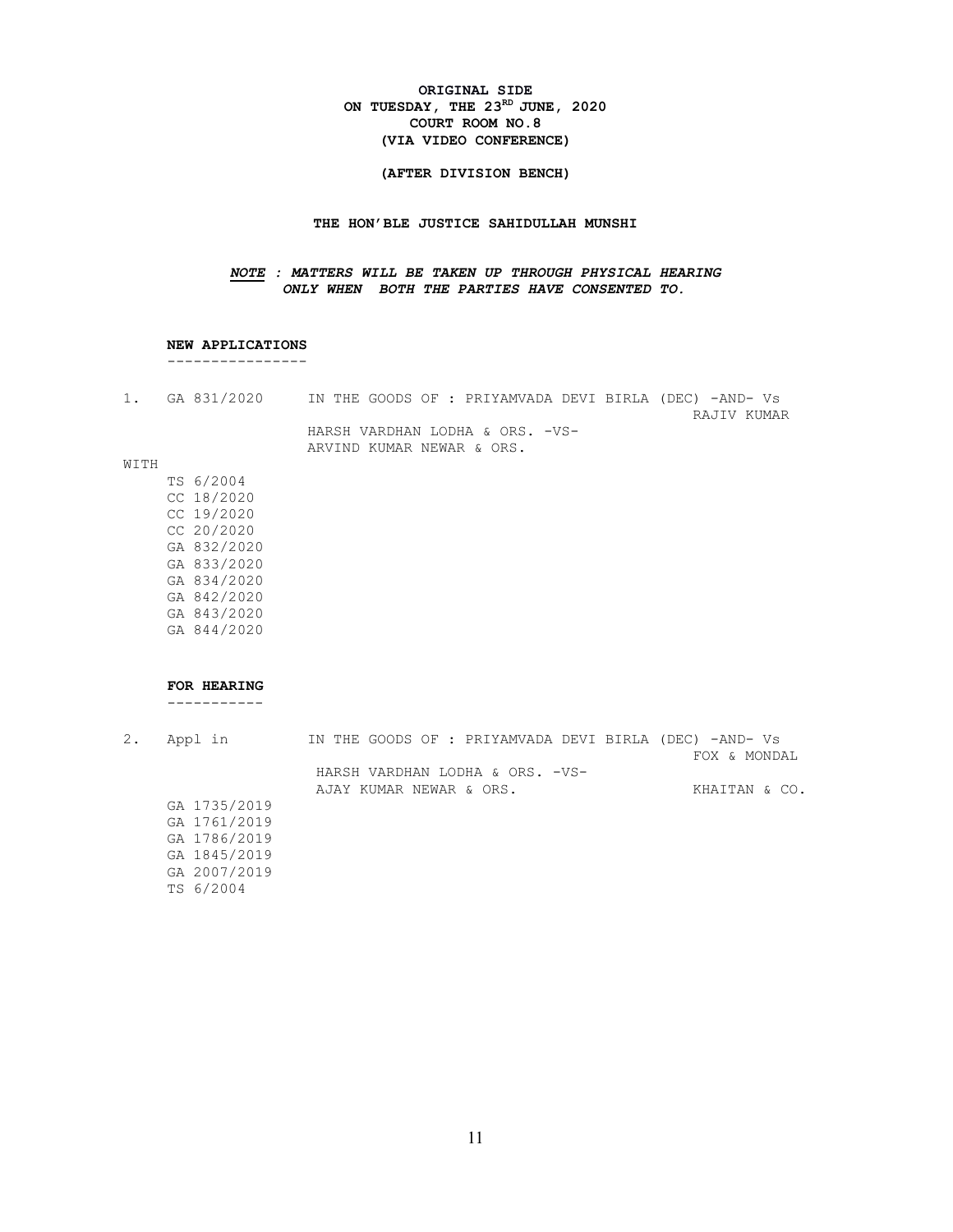#### APPELLATE SIDE ON TUESDAY, THE 23RD JUNE, 2020 COURT ROOM NO.12

#### AT 11:00 AM

#### THE HON'BLE JUSTICE TAPABRATA CHAKRABORTY

## NOTE : MATTERS WILL BE TAKEN UP THROUGH PHYSICAL HEARING ONLY WHEN BOTH THE PARTIES HAVE CONSENTED TO.

(IN THE FIRST CLUSTER) FROM 11.00 AM TO 12.00 PM --------------------------

#### MOTION

------

- 1. WP 2929W/2020 T.R. DISTRIBUTOR Vs ANAD JHA UNION OF INDIA & ORS
- 2. WP 3838W/2020 SANJIT KUNDU Vs ANANDJHA RANAGHAT MUNICIPALITY & ORS
- 3. WP 4783W/2020 AMIT SARKAR Vs RAMESH CHANDRA PRUSTI STATE OF WEST BENGAL & ORS
- 4. WP 3337W/2020 RAMENDRA MOHAN SARKAR Vs KARUNAMOYEE SAMANTA UNION OF INDIA & ORS
- 5. WP 5466W/2020 LINDE INDIA LTD. Vs SRINJOY BHATTACHARYA CAN 3179/2020 STATE OF WEST BENGAL & ORS CAN 3180/2020 CAN 3166/2020
- 6. WP 20386W/2019 RAJU JANA Vs INDRANI GUPTA THE DISTRICT INSPECTOR OF SCHOOLS NORTH 24 PGNS & ORS
- 7. WP 13694W/2019 PATIL RAIL INFRASTRUCTURE PVT. LTD. Vs RAJIB MULLICK CAN 3156/2020 UNION OF INDIA & ORS
- 8. WP 5510W/2020 M/S LORDS BLUETECH CO PVT LTD & ORS Vs ROSHAN SENGUPTA CAN 3231/2020 THE AUTHORISED OFFICER EXPORT-IMPORT BANK OF INDIA & ANR
- 9. WP 5502W/2020 M/S TRUVOLT ENGINEERING PVT LTD Vs RIMPY MUKHERJEE UNION OF INDIA & ORS
- 10. WP 5513W/2020 M/S TRUVOLT ENGINEERING CO PVT LTD Vs RIMPY MUKHERJEE PNB & ORS

12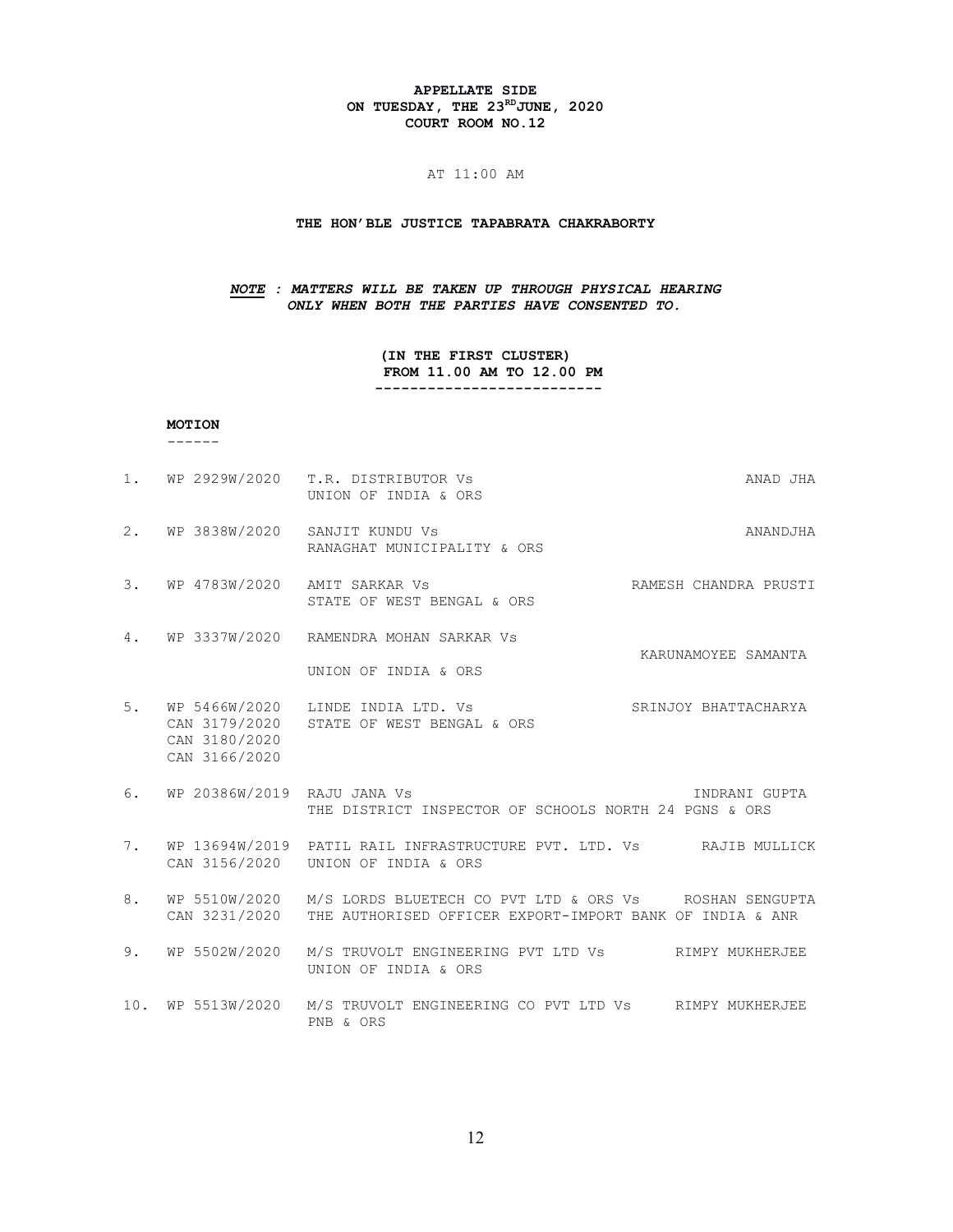## (IN THE SECOND CLUSTER) FROM 12.00 PM TO 1.00 PM ------------------------

| 11. | WP 5503W/2020<br>CAN 3211/2020 | MASOOM TRADERS & ANR Vs<br>STATE OF WEST BENGAL & ORS                | PRATIP KUMAR CHATTERJEE |
|-----|--------------------------------|----------------------------------------------------------------------|-------------------------|
| 12. | WP 5504W/2020                  | M/S MAA BASANTI ICE PLANT & ANR Vs<br>STATE OF WEST BENGAL & ORS     | RIMPY MUKHERJEE         |
| 13. | WP 5539W/2020                  | YASH FLEXI PACK PRIVATE LTD & ORS Vs<br>STATE OF WEST BENGAL & ORS   | SAKET SHARMA            |
| 14. | WP 5540W/2020                  | SUKUMAR<br>MANDAL<br>& ORS Vs<br>WEST BENGAL<br>STATE<br>OF<br>& ORS | MARIA RAHAMAN           |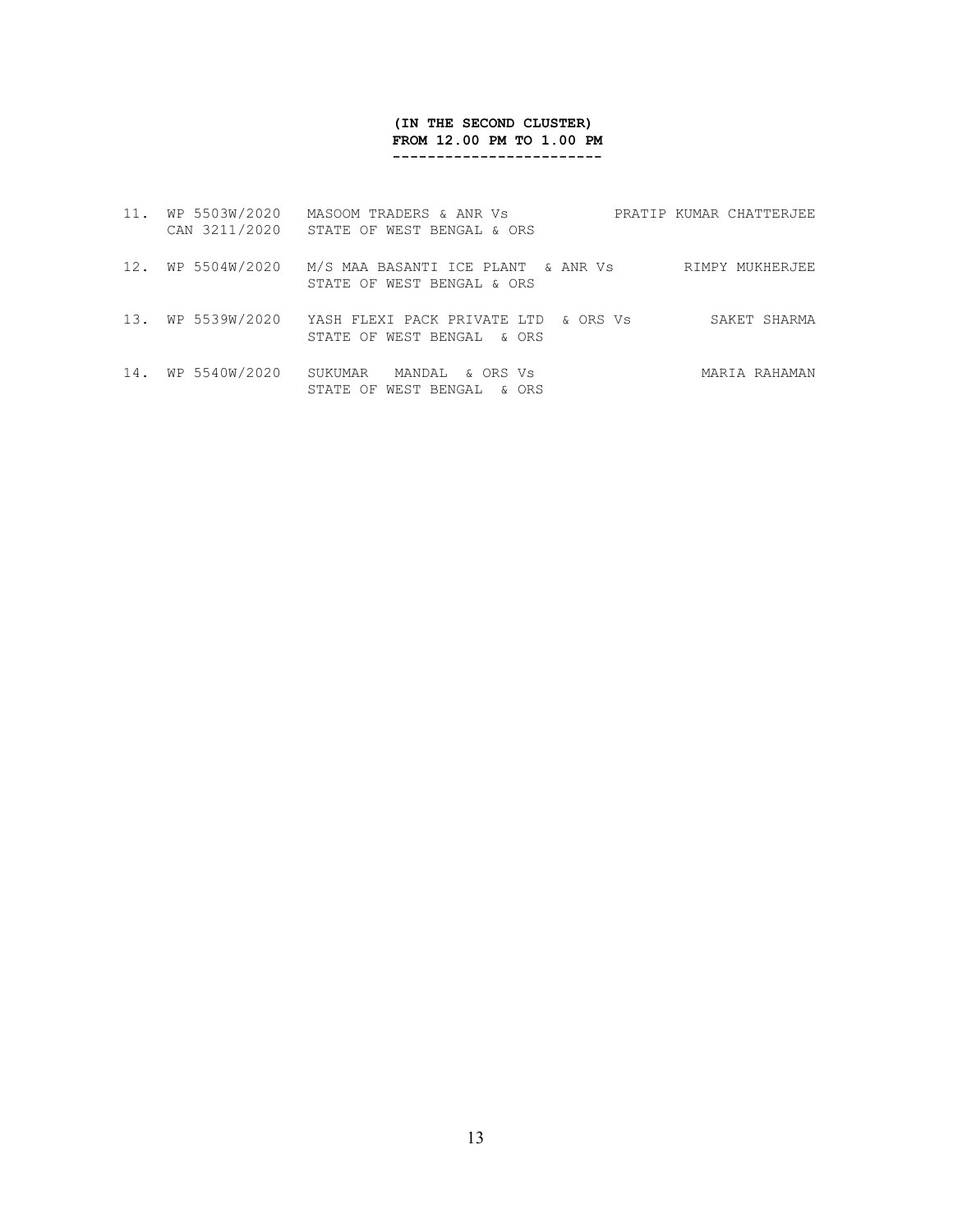#### APPELLATE SIDE ON TUESDAY, THE  $23^{RD}$  JUNE, 2020 COURT ROOM NO.13

## AT 11:00 AM

## THE HON'BLE JUSTICE ARINDAM SINHA

# NOTE : MATTERS WILL BE TAKEN UP THROUGH PHYSICAL HEARING ONLY WHEN BOTH THE PARTIES HAVE CONSENTED TO.

## (IN THE FIRST CLUSTER) FROM 11.00 AM TO 12.00 PM

-----------------------

#### MOTION  $------$

| 1. | WP 5506W/2020 HARAPRASAD MAITRA Vs<br>CAN 3212/2020 STATE OF WEST BENGAL & ORS  | IFTEKAR MUNSHI     |
|----|---------------------------------------------------------------------------------|--------------------|
|    | 2. WP 5470W/2020 KALPANA CHAKRABORTY Vs<br>STATE OF WEST BENGAL & ORS           | SURYANEEL DAS      |
| 3. | WP 5493W/2020 ANIRBAN BISWAS Vs<br>CAN 3193/2020 STATE OF WEST BENGAL & ORS     | ARNAB DAS          |
| 4. | WP 5461W/2020 NAIMUL HAQUE & ANR Vs<br>CAN 3164/2020 C.E.S.C. LTD. & ORS        | RANAJIT CHATTERJEE |
| 5. | WP 19900W/2019 MD. GARIB NAWAZ & ANR. Vs<br>CAN 3200/2020 UNION OF INDIA & ORS. | SAYANI DAS         |
| 6. | WP 19903W/2019 EBTESHAM KHATOON Vs<br>CAN 3204/2020    UNION OF INDIA & ORS.    | SAYANI DAS         |
|    | 7. WP 5522W/2020 SUPRIYA MUKHOPADHYAY Vs<br>STATE OF WEST BENGAL & ORS          | SYED MANSUR ALI    |
|    | 8. WP 5519W/2020 ANASUYA BODHAK Vs<br>STATE OF WEST BENGAL & ORS,               | SYED MANSUR ALI    |
|    | 9. WP 5515W/2020 DEBABRATA KANJI Vs<br>STATE OF WEST BENGAL & ORS               | SYED MANSUR ALI    |
|    | 10. WP 5518W/2020 SHRABANTI DEBNATH Vs<br>STATE OF WEST BENGAL                  | SYED MANSUR ALI    |

#### (IN THE SECOND CLUSTER) FROM 12.00 PM TO 1.00 PM ------------------------

| 11. WP 5526W/2020              | TANVEER SINGH Vs<br>CAN 3286/2020 THE DIRECTOR, DIRECTORATE OF TRANSPORT & ANR | ANJILI NAG       |
|--------------------------------|--------------------------------------------------------------------------------|------------------|
|                                | 12. WP 3892W/2020 SUBRATA MONDAL Vs<br>STATE OF WEST BENGAL & ORS              | SUBHRANGSU PANDA |
| 13. WP 5456W/2020 ABU YOSUF Vs | CAN 3161/2020 STATE OF WEST BENGAL & ORS                                       | NEIL BASU        |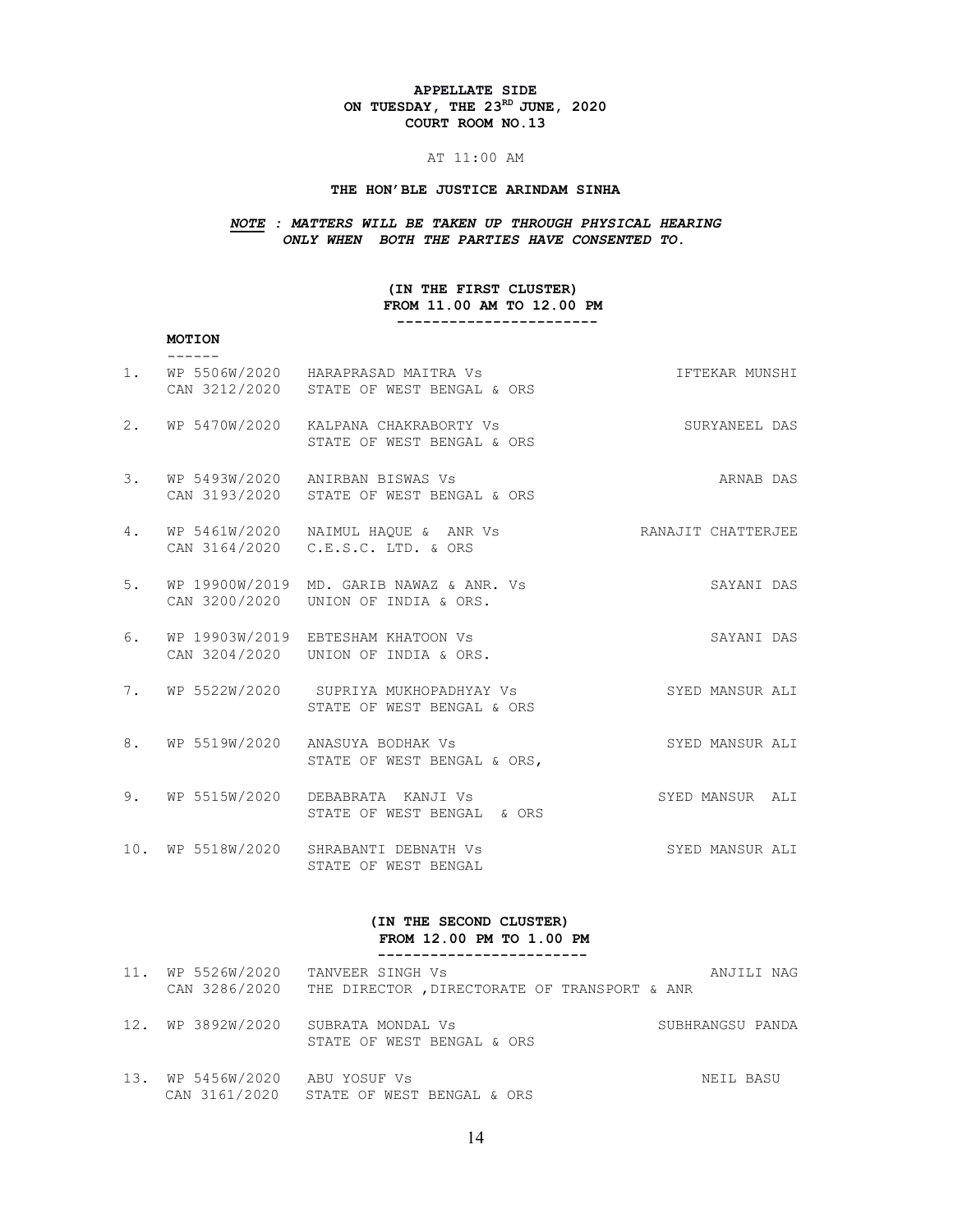## ORIGINAL SIDE ON TUESDAY, THE  $23^{RD}$  JUNE, 2020 COURT ROOM NO.13

AFTER THE APPELLATE SIDE MATTERS IN SECOND CLUSTER

#### THE HON'BLE JUSTICE ARINDAM SINHA

## NOTE : MATTERS WILL BE TAKEN UP THROUGH PHYSICAL HEARING ONLY WHEN BOTH THE PARTIES HAVE CONSENTED TO.

| GA 828/2020 | ANIL RAJKUMAR MUKERJI & ORS Vs   | SINHA & CO. |  |
|-------------|----------------------------------|-------------|--|
|             | RT. REV. PARITOSH CANNING & ORS. |             |  |
| CS 111/2019 |                                  |             |  |